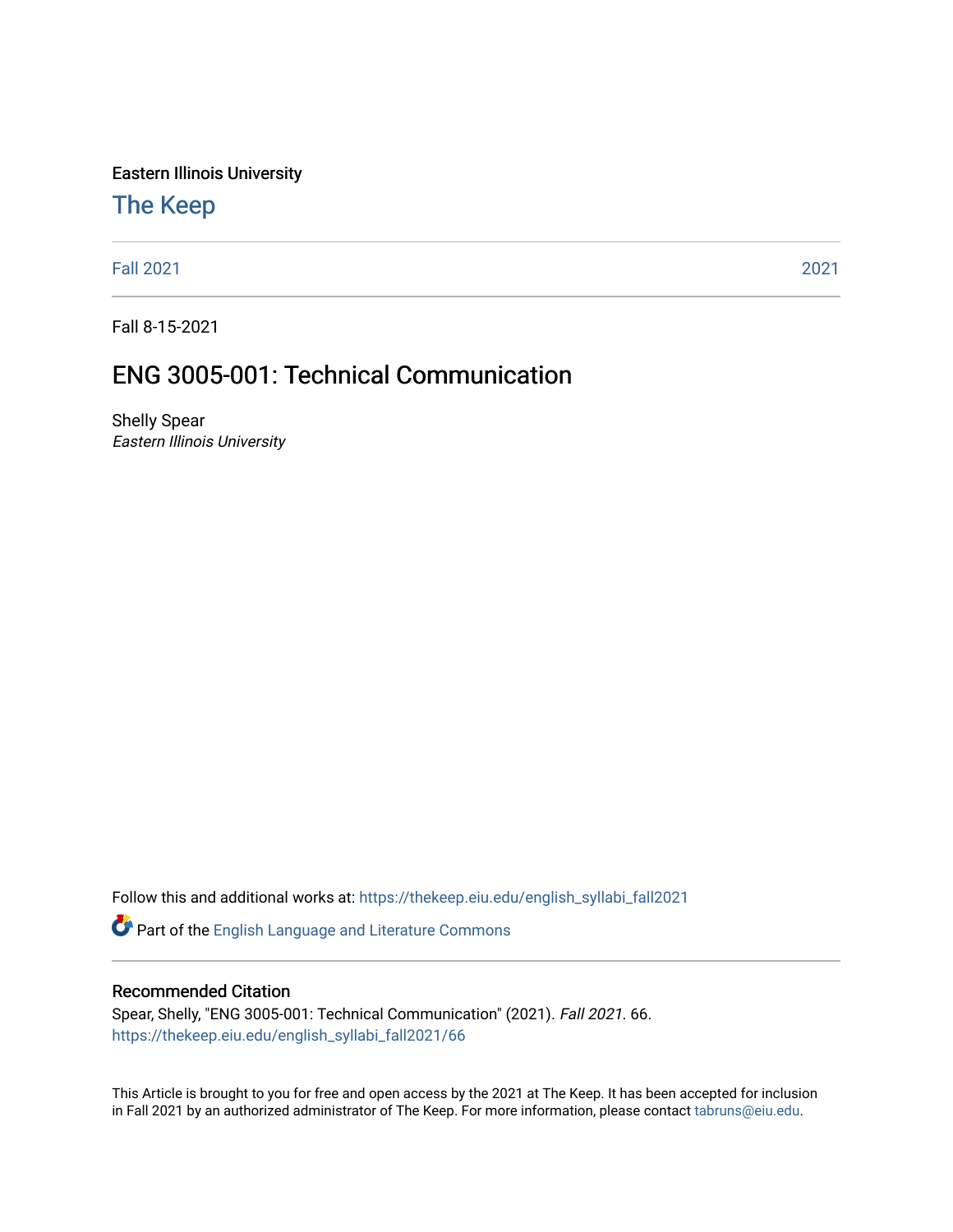## **English 3005-001: Technical Communication** Fall 2021 3 Credit Hours

**Course Locations:** Coleman Hall 3210 (Classroom) & 3130 (Lab) **Course Meeting Times**: MWF 9:00 AM-9:50 AM

**Instructor:** Shelly Spear (she/her) | **Office:** Coleman 3745 **Office Hours:** MW 10:15 -11:15; 2-3; F 10:15 -11:15

## **Required Textbooks (Available at Textbook Rental Services)**

*TW—Technical Writing* (Thirteenth Edition) Markel & Selber *RG—Rhetorical Grammar* (Eighth Edition) Koln & Gray

## **Required Textbook (Available Online)**

*OA—Technical Writing* DeSilva et al. Link to this open-access resource: https://openoregon.pressbooks.pub/technicalwriting/

## **Other Texts/Readings**

- *D2L—* Some handouts/readings will be made available to you in D2L
- *TBA*—Page number assignments for some readings have yet to be determined, but I will make the specific page assignments available to you in a timely manner.

## **Course Description**

Instruction and practice in technical communication and creating documents used in professional settings. Focus on communicating complex information to specialized and non-specialized audiences. Students will complete case-based and/or client-based projects in multiple genres and media. Course will also address online communication, ethical communication, document design, intercultural/global communication, collaboration, accessibility issues, and oral presentation.

## **Course Objectives**

- 1. Articulate the value of technical communication in organizational settings and the responsibilities of professional communicators to communicate clearly and concisely to satisfy an audience's need for information (WR)
- 2. Adapt common genres of technical communication (proposals, progress reports, reports, instructions, presentations, etc) to specific audiences, purposes, media, and contexts—including global contexts (CT/WR/SL/RC)
- 3. Critically read and analyze information addressed to readers of differing technical levels (CT/WR 5–7/QR 3–4)
- 4. Implement principles of effective document design (using basic and advanced features of computer software) to create professional, easy-to-use projects, including quantitative displays of information (QR 5–6)
- 5. Use effective collaborative strategies to create a positive work environment and high-quality projects
- 6. Demonstrate college- and professional-level writing produced through the process of prewriting, drafting, revising, editing, and proofreading (WR)
- 7. Demonstrate awareness of your own ability to successfully approach, adapt to, and complete new (previously untried) communication situations (RC-4)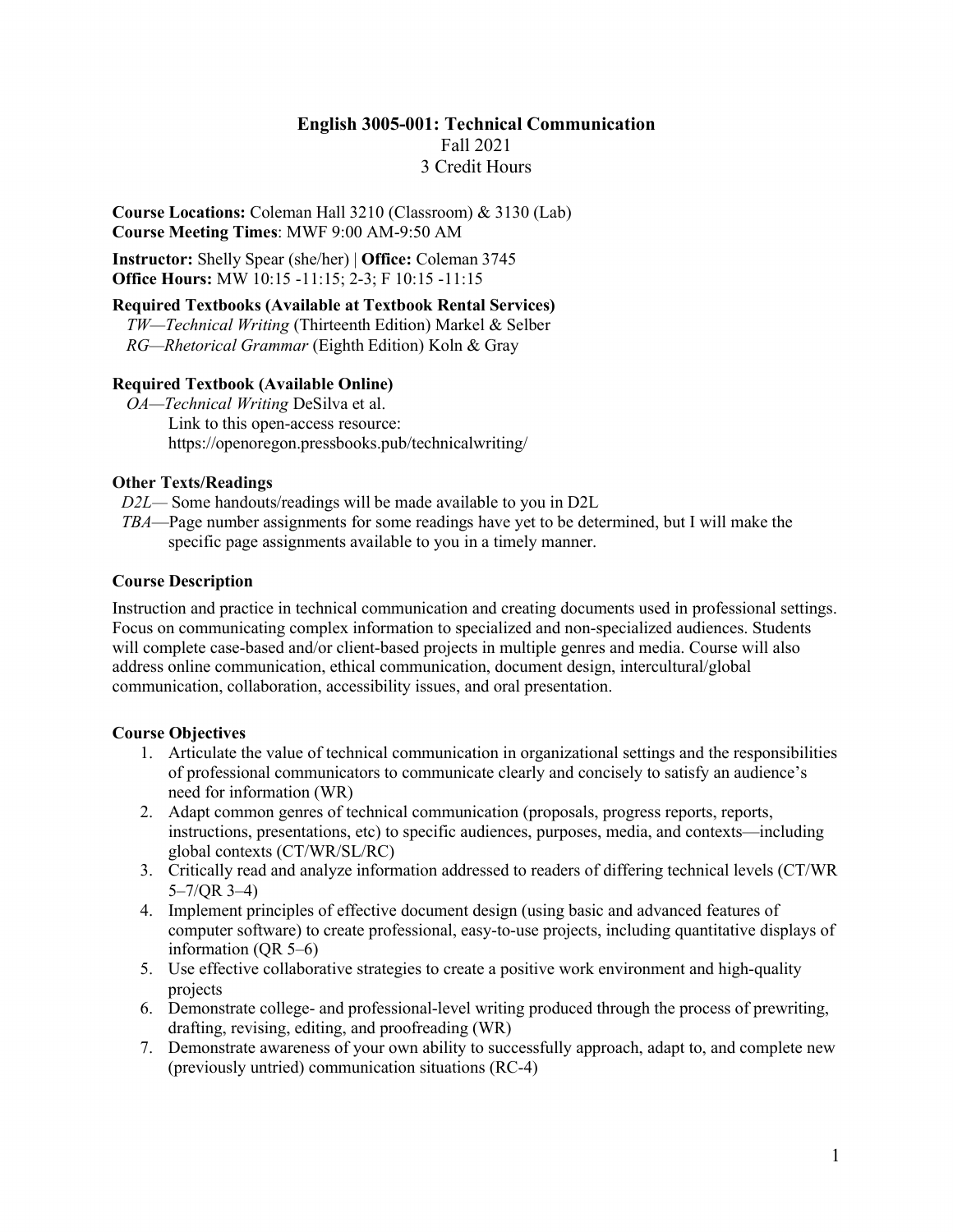## **Course Requirements**

## **1) Major Writing Projects**

- a. You will complete five major writing projects of various genres in technical writing for this course (three individual projects and two interrelated group projects).
- b. You will conference with me over major individual projects and group projects (I typically provide a sign-up sheet for conferences a week ahead of conference dates to offer you ample time to choose a convenient meeting time).
- c. At the end of the semester, for your final major writing project, you will complete a reflective professional portfolio that demonstrates how you have integrated the course objectives into your own professional (and specifically technical) writing practices.
- d. You must submit major writing project components (some scaffolding assignments and all of the the assignment documents/artifacts themselves) in D2L *before* the class meeting on which they are due and also bring a hard copy of written portions (and some visual components) of project assignments to class. If you have not submitted designated project components by their due date *before* you arrive in class, the assignment will be considered incomplete.
- e. You must complete and submit ALL of the major writing projects assigned in this course in order to pass the course.

## 2) **Process Journal Entries**

- a. You will complete approximately 10 graded process journal entries throughout this semester, which I will assign each week as we work through the course.
- b. You will complete these process-oriented responses based on provided prompts meant to guide you through the writing process as you work through course materials and writing projects.
- c. Though these process journal entries allow you to pre-write, brainstorm, and work through portions of essay projects in an informal space, you should always pay careful attention to journal entry prompt guidelines (the questions, the length, the format, etc.). In other words, though **I won't be grading for surface errors or content, you must follow instructions for each journal or risk losing half or all points for a journal assignment. If you are instructed to write a full page, for instance, but you only submit half a page of writing, you risk losing all 10 points for that week's process journal entry.**
- d. In a week wherein a journal entry is assigned, you will submit your entry via D2L in the designated Dropbox folder no later than 11:59 PM on Friday of that week.
- **3) Rhetorical Grammar Quizzes** Though this course does not primarily focus on grammar, it is concerned with the knowledge and use of grammar to craft technical documents. Thus, throughout the semester, you will complete a reading from Koln and Gray's *Rhetorical Grammar* and complete quiz exercises in *D2L* for a completion grade. There are 11 of these quizzes throughout the semester—you may choose to skip ONE of these (so you will have completed 10 grammar quizzes by the close of the semester).
- 4) **Participation** The participation grade for this course is approximately 10% of your final grade. This grade includes all of the in-class activities assigned throughout the semester *and* any work in D2L that is additional to work completed in class. These activities will range in point value TBD dependent on the assignment/task. Participation is also graded based on your ability to consistently do the following:
	- a. Arrive in class having already read assigned texts
	- b. Be prepared for pop quizzes covering reading content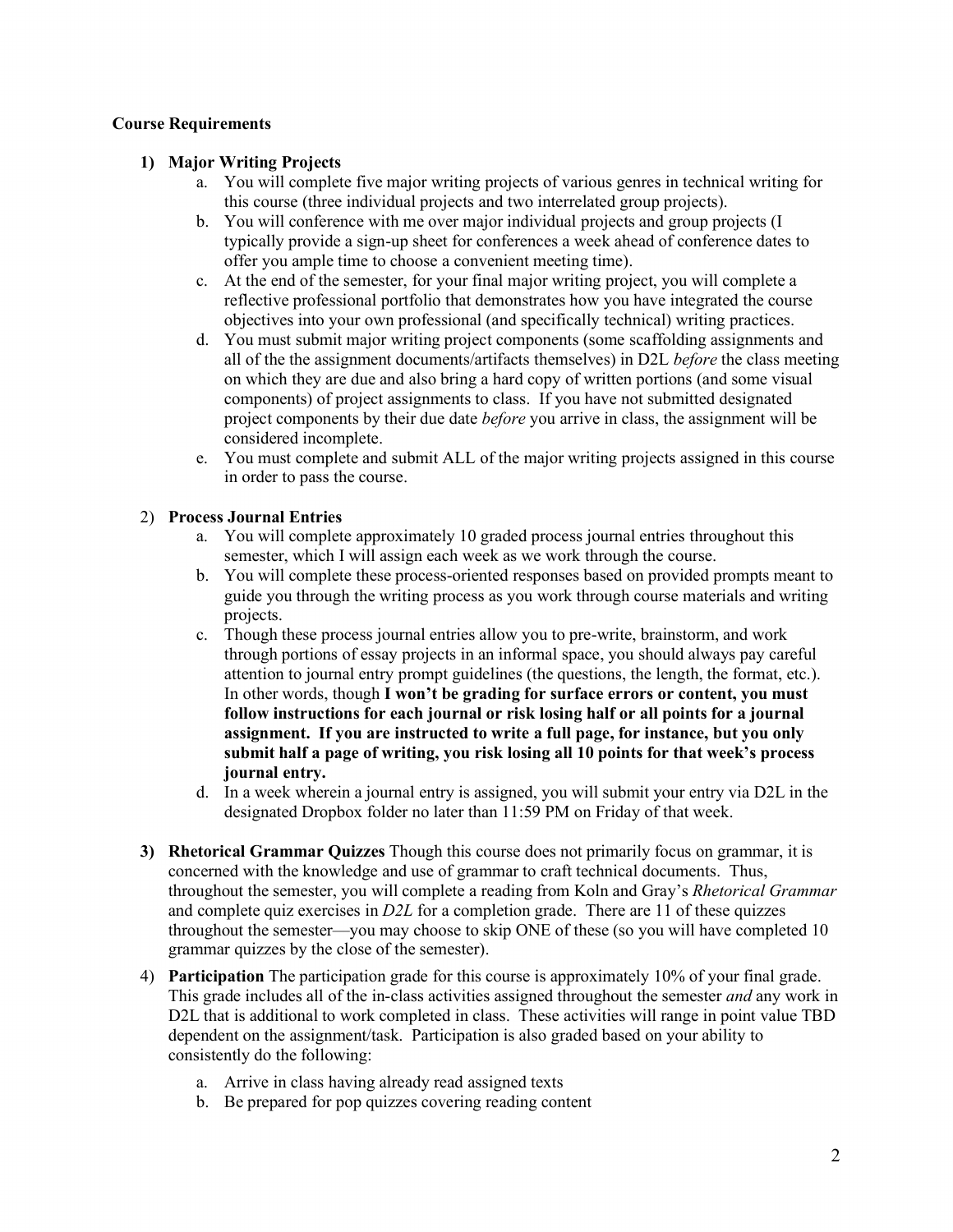- c. Be prepared to complete short in-class writing assignments
- d. Contribute to in-class group work
- e. Engage thoughtfully in class discussions
- f. Prepare and give presentations in class
- g. Learn how to use new software, technology, applications, etc. as needed
- h. Ensure that you are using technology in class (laptops, tablets, etc.) only to work on class-related materials
- i. Write all correspondence for this course (emails, text messages, etc.) in a professional manner using technical writing techniques
- j. Honor your commitments to your group members both in and outside of class
- k. Be respectful of your peers and your instructor—we are all learning together in a semisimulated professional environment (it is a classroom rather than a job); however, it is best to learn how to collaborate and work with others courteously *before* you enter the workplace in any capacity

## **Academic Integrity**

Students are expected to maintain principles of academic integrity and conduct as defined in EIU's Code of Conduct (http://www.eiu.edu/judicial/studentconductcode.php). Violations will be reported to the Office of Student Standards.

Remember that kindness, courtesy, respect, and critical thinking are essential for successful discussions in any class; additionally, be mindful of your tone and how your words might be read by your audience (your classmates and me). **Bottom Line**—if I notice any individual acting in any way that deviates from appropriate academic conduct and integrity, I will ask them to leave the classroom immediately and I will ensure that the individual encounters the consequences of those actions via the Office of Student Standards.

#### **Attendance & Absences**

Because your participation grade will reveal how well you are attending (or not attending) class, I do not technically have an attendance policy. However, keep in mind that 0's on participation assignments will quickly add up; moreover, missing several classes will very likely result in your inability to complete major writing projects, especially those that are group writing projects. Reminder: in order to pass this course, you must complete and submit every assigned major writing project.

If you have an excused absence (accommodations for instruction and make-up work will be made for students with documented medical absences according to IGP

#43: https://castle.eiu.edu/auditing/043.php), it is your responsibility to contact me and to provide the proper documentation of your absence for me; moreover, it is your responsibility to contact me so that we can plan how you can reasonably make up missing work. If you are absent without an acceptable excuse/reason, you will likely receive 0's for the work that you missed (participation assignments, journal assignments, major writing assignments, group work, etc.).

If I notice that you are having difficulty submitting course work, that you are not engaging in the course, and/or that you are having difficulty attending class, I will contact the Early Alert System and other relevant parties to determine the best course of action for you. This report will result in someone contacting you to provide necessary support to help you get back on track in this course.

## **Late Work Policy**

I do not allow learners to make up in-class work unless they have a university-approved absence or other extenuating circumstances arise. Extenuating circumstances are those events that may not be covered by the university but may be considered an approved absence (determinations of these kinds of absences as excused are at my discretion). If you have a university-excused absence, it is your responsibility to contact me and to provide the proper documentation of your absence for me. If you have any excused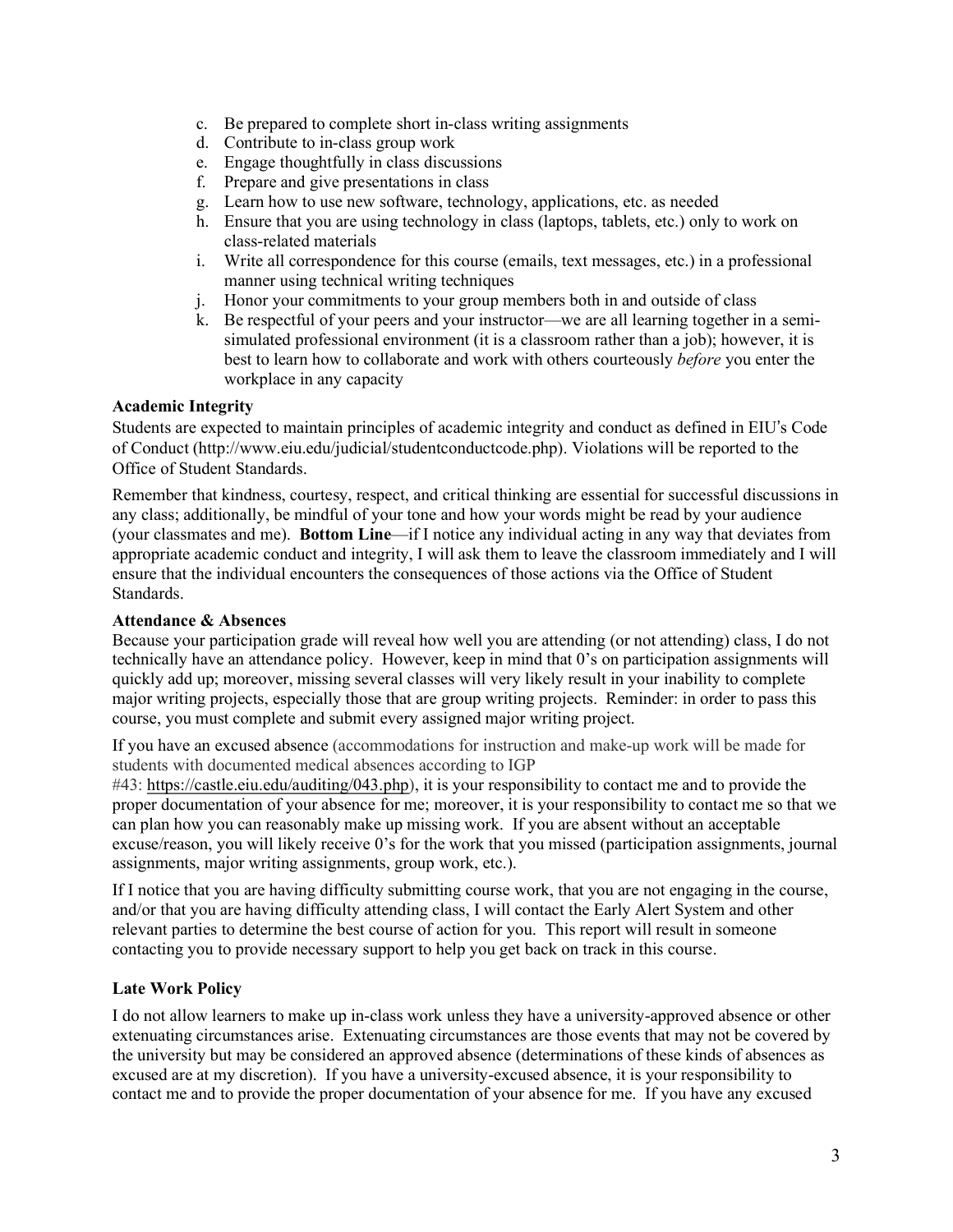absence (either university-approved or instructor-approved), you are still responsible for contacting me so that we can discuss how you will reasonably make up any missing work. If you are absent without an acceptable excuse/reason and without contacting me, you risk earning 0's for ALL work that you miss.

**Weekly participation assignments will earn a grade of 0 if they are not submitted on time (or if you miss class for an unexcused reason and thus do not complete in-class participation assignments).**

**Major writing project scaffolding assignments are typically not accepted late. Very rarely, I will make an exception to this if a learner is in communication with me and we agree on a reasonable timeline for making up this work.**

**Late major writing projects (the final components of these projects) will lose 10 points each day they are late. These projects will begin to lose points after the due date and time have passed. This means, for instance, that if an essay is due at the beginning of class on Monday (9AM), your essay will automatically lose 10 points if it is turned in after 9 AM on that same Monday. Every day thereafter that the essay is late, you will lose another 10 points. This policy applies to the following assignments:**

| <b>MWP 1 Cover Letter</b>                      | <b>MWP</b> |
|------------------------------------------------|------------|
| <b>Job Presentation Video</b>                  | <b>MWP</b> |
| MWP 2 Social Media Policy Textual Analysis and | <b>MWP</b> |
| Description Memo                               | <b>MWP</b> |
| MWP 2 Social Media Policy Remediation Artifact | <b>MWP</b> |
| MWP 3 Collaborative Policy Document            |            |

4 The Proposal 4 The Proposal Storyboard 5 The Recommendation Report 6 Reflective Memo 6 Reflective Portfolio

Whenever possible, if something happens that you fear might impede your ability to submit a major writing project assignment before it is due, **communicate this issue to me** *before* **the assignment due date so that we are in communication about the issue and can make a plan together for you to complete your work by the designated due date.** 

#### **Contacting Your Instructor**

Because I expect you to be actively engaged in this course, I am readily available to help with any courserelated questions or concerns that may arise this semester. I can be reached via email during business hours (9AM-5PM, Monday-Friday) either via the D2L email interface or Panthermail (**rlspear@eiu.edu)**. If you abide by the email etiquette established in class on Wednesday, September 1st, 2021, I will provide timely responses to your emails (within 24-48 hours during normal business hours/9-5 on M-F). If you do not abide by established email etiquette, I may require you to revise and resend the email before I respond to your question/concern.

I am also available throughout the semester during my scheduled office hours. I am also willing, **upon request**, to meet with you during these office hours via Teams or Zoom.

#### **A Note on D2L in This Course**

We will use D2L for many things (assignment submissions, readings unavailable in your assigned textbooks, communication of various forms, etc.), but for now the layout is fairly minimalistic—you will see a module for syllabus information, for essay prompts (none are listed yet), and a module for this week. As we move forward, I will adjust the amount of information that is available in D2L as needed.

#### **Technology Needs**

Because this is a writing-intensive course with a heavy focus on document design in various genres and in diverse media, there are specific technology needs. Without access to these, it will be very difficult to pass the course:

• You will need easy and consistent access to a computer or laptop that has a reliable internet connection (among many other things, this will allow you to access D2L regularly, work on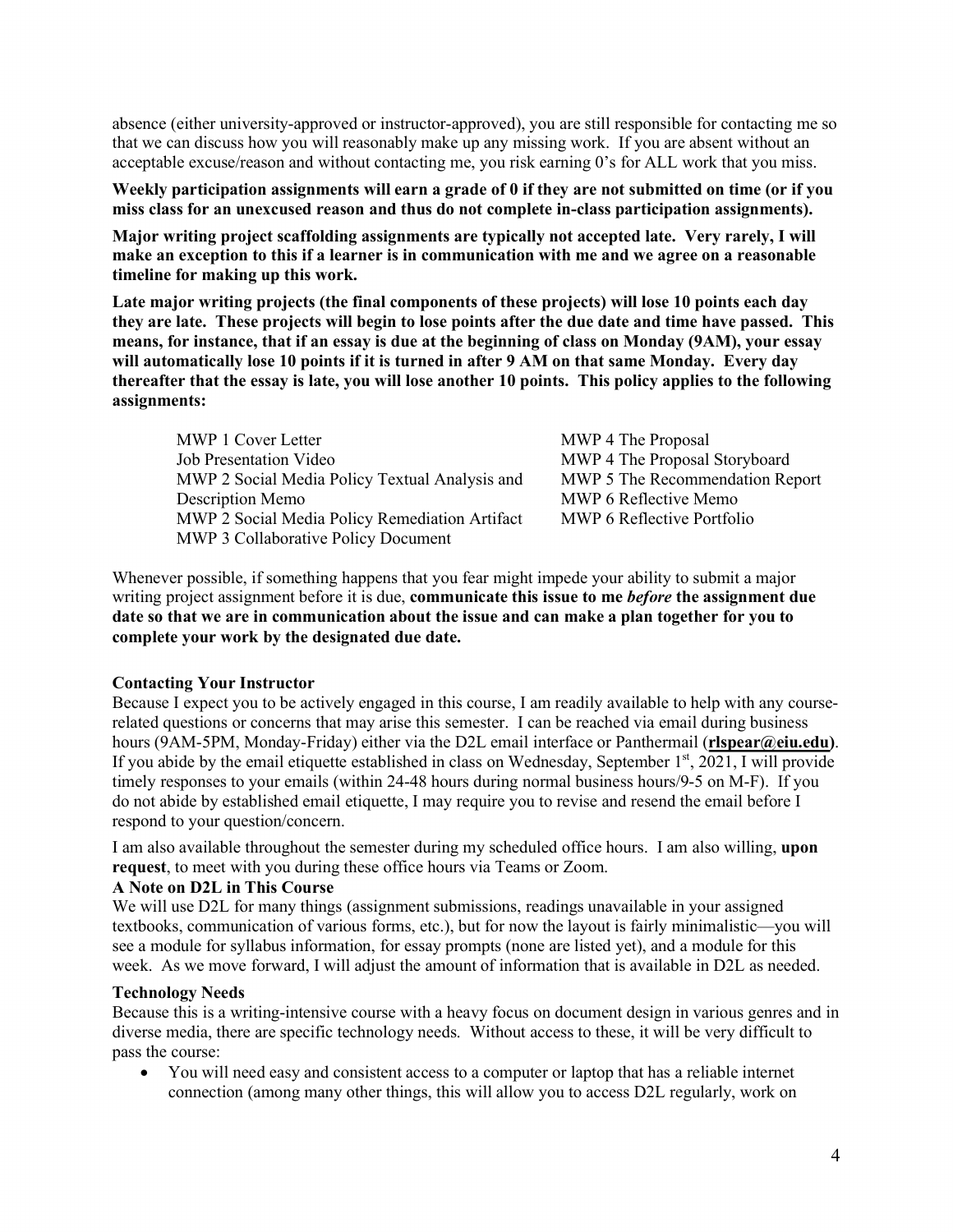assignments outside of class, and keep your commitments to your group members during group projects).

- You will need Microsoft 365—you have access to this software via your Panthermail account.
- Software to open and view PDF's (Adobe, Preview, etc.).
- An email account (this can be your EIU email address or a personal account—it is your choice) so that you can use Google Drive and Hangouts—these will be essential for the group major writing projects.
- One location in which to save all your files for this course. EIU offers OneDrive, which is an excellent place to keep your course-related files. Dropbox is another convenient app for storing documents if you prefer a location other than OneDrive.

#### **If you are struggling to meet any of these technology needs, the following resources on campus may help you to meet them:**

If you have headphones, you can go to Gregg Triad and use the computers there; terminals may also be reserved on a regular basis (please let me know if you are interested in this arrangement)

• The Center for Student Innovation (CSI) (located in Booth Library) also provides technology rentals and may be able to help you meet the technology requirements for this course

## **Group Work & Covid-19 Practices**

There will be group work assigned regularly in class; additionally, there are two major writing projects that are group writing projects (MWP 3 and MWP 4). I will assign groups based on the information I received in the First-Day Survey; you will be in the same group for both projects. Though there will be several class meetings in which I will allow you time to work with your groups, you will also need to work together outside of class, but when you do so, your primary form of meeting should likely be via virtual conferencing (Zoom, Teams. etc.). If you choose to meet in person, you should carefully follow the university's social distancing guidelines **to minimize the risk of spreading the Covid virus.** 

## **COVID-19 Practices & Expectations on EIU's Campus**

The University is asking all of us to take precautions to prevent the spread of COVID-19. EIU's policy is intended to protect all of us on campus, as well as the community, your roommates, and loved ones at home. All students, regardless of vaccination status, are required to wear face coverings during class. Students may sit in any classroom seat where they are most comfortable. All reasonable efforts will be made to provide modifications to classroom seating arrangements if needed; however, this may not be possible in all situations. Students should not attend class if they are ill and should consult the student health clinic if they have any COVID-19-like symptoms. EIU's COVID-19 campus practices including face coverings, when and where required, avoiding campus if sick, sanitizing surfaces, social distancing, and hand washing all of which are based on the best available public health guidance. Everyone in the campus community is responsible for following practices that reduce risk. If you have a health condition that may require a potential classroom accommodation or variation from current EIU COVID-19 policy, please contact Student Disability Services (studentdisability@eiu.edu or 581-6583) to determine what options may be available based on current CDC guidance. If you are unable to follow EIU's COVID-19 guidelines, you may be asked to leave class or office hours as compliance with public health guidance is essential.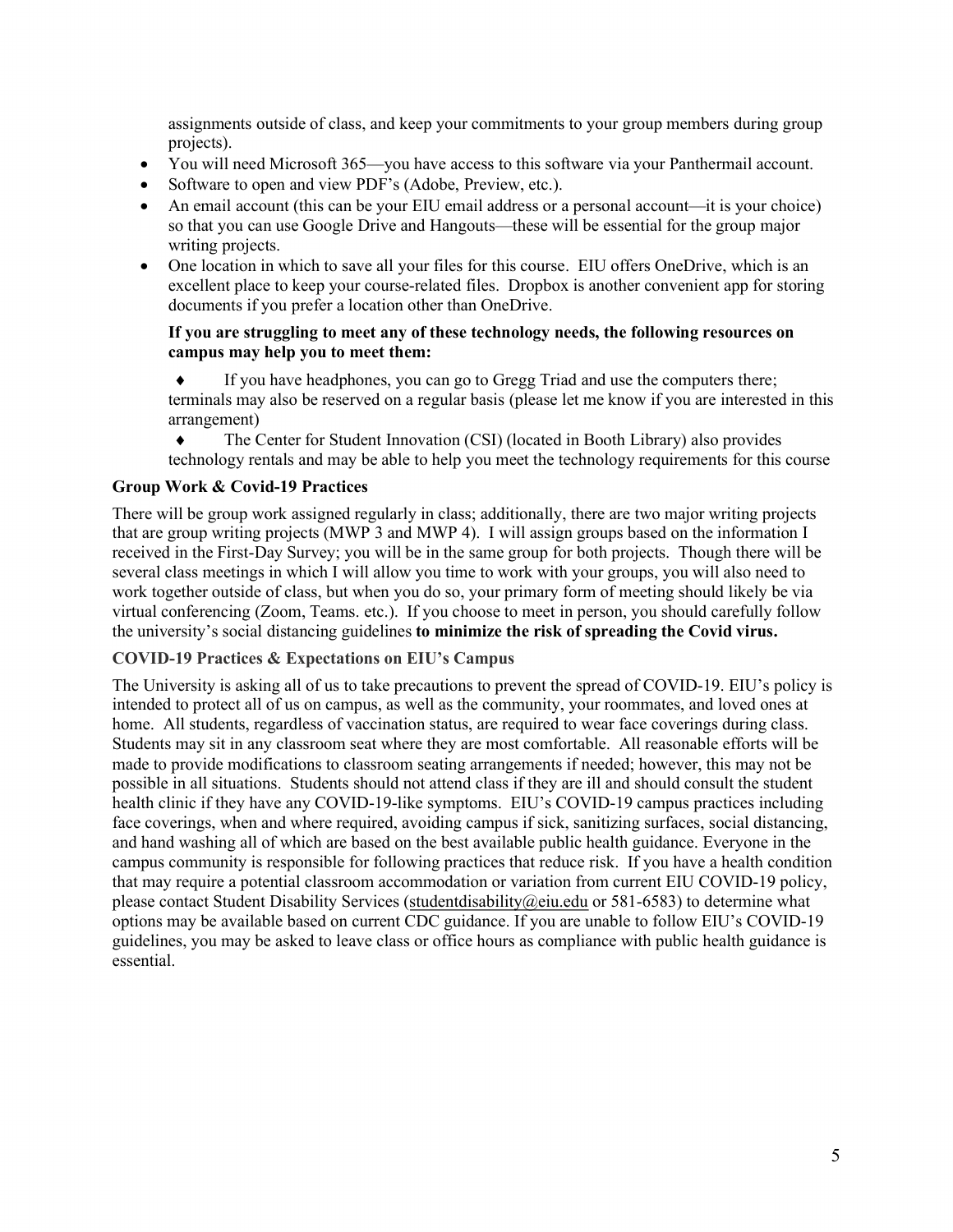| Participation<br><b>Rhetorical Grammar Quizzes</b><br><b>Process Journal</b>                    | TBD points<br>100 points<br>100 points (approximately) |                       |           |
|-------------------------------------------------------------------------------------------------|--------------------------------------------------------|-----------------------|-----------|
| <b>Major Writing Project 1: Job Application Materials</b>                                       |                                                        |                       |           |
| MWP 1 Scaffolding Assignments                                                                   | 30                                                     |                       |           |
| <b>Cover Letter</b>                                                                             | 50                                                     |                       |           |
| <b>Job Presentation Video</b>                                                                   | 20                                                     |                       |           |
|                                                                                                 | 100 points                                             |                       |           |
| <b>Major Writing Project 2: Textual Analysis/Description Memo</b><br>and Remediation Assignment |                                                        |                       |           |
| MWP 2 Scaffolding Assignments<br>MWP 2 Social Media Policy                                      | 50                                                     |                       |           |
| Textual Analysis and Description Memo                                                           | 100                                                    |                       |           |
| MWP 2 Social Media Policy Remediation Artifact                                                  | 20                                                     |                       |           |
|                                                                                                 | 170 points                                             |                       |           |
| <b>Major Writing Project 3: Collaboration Policy</b>                                            |                                                        |                       |           |
| Group and Individual MWP 3 Scaffolding Assignments                                              | 80                                                     |                       |           |
| MWP 3 Collaborative Policy Document                                                             | 100                                                    |                       |           |
|                                                                                                 | 180 points                                             |                       |           |
| <b>Major Writing Project 4: The Proposal</b>                                                    |                                                        |                       |           |
| Group and Individual MWP 4 Scaffolding Assignments                                              | 90                                                     | <b>Grading Scale:</b> |           |
| <b>Group Final Assignments</b>                                                                  |                                                        |                       |           |
| MWP 4 The Proposal                                                                              | 100                                                    |                       |           |
| MWP 4 The Proposal Storyboard                                                                   | 50                                                     | A                     | 90-100    |
|                                                                                                 | 240 points                                             |                       |           |
| <b>Major Writing Project 5: The Recommendation Report</b>                                       |                                                        | B                     | 80-89     |
| MWP 5 Scaffolding Assignments                                                                   | 80                                                     |                       |           |
| MWP 5 The Recommendation Report                                                                 | 100                                                    | $\overline{C}$        | 70-79     |
| MWP 5 Presentation                                                                              | 50                                                     |                       |           |
|                                                                                                 | 230 points                                             | D                     | 60-69     |
| Major Writing Project 6: Reflective Memo & Reflective Portfolio                                 |                                                        |                       |           |
| MWP 6 Reflective Memo                                                                           | 50                                                     | $\mathbf{F}$          | $59 - 00$ |
| MWP 6 Reflective Portfolio                                                                      | 50                                                     |                       |           |
|                                                                                                 | 100 points                                             |                       |           |

## **Course Grading Policy & Point Summaries for Coursework**

**Total Course Points 1220 + Participation Points**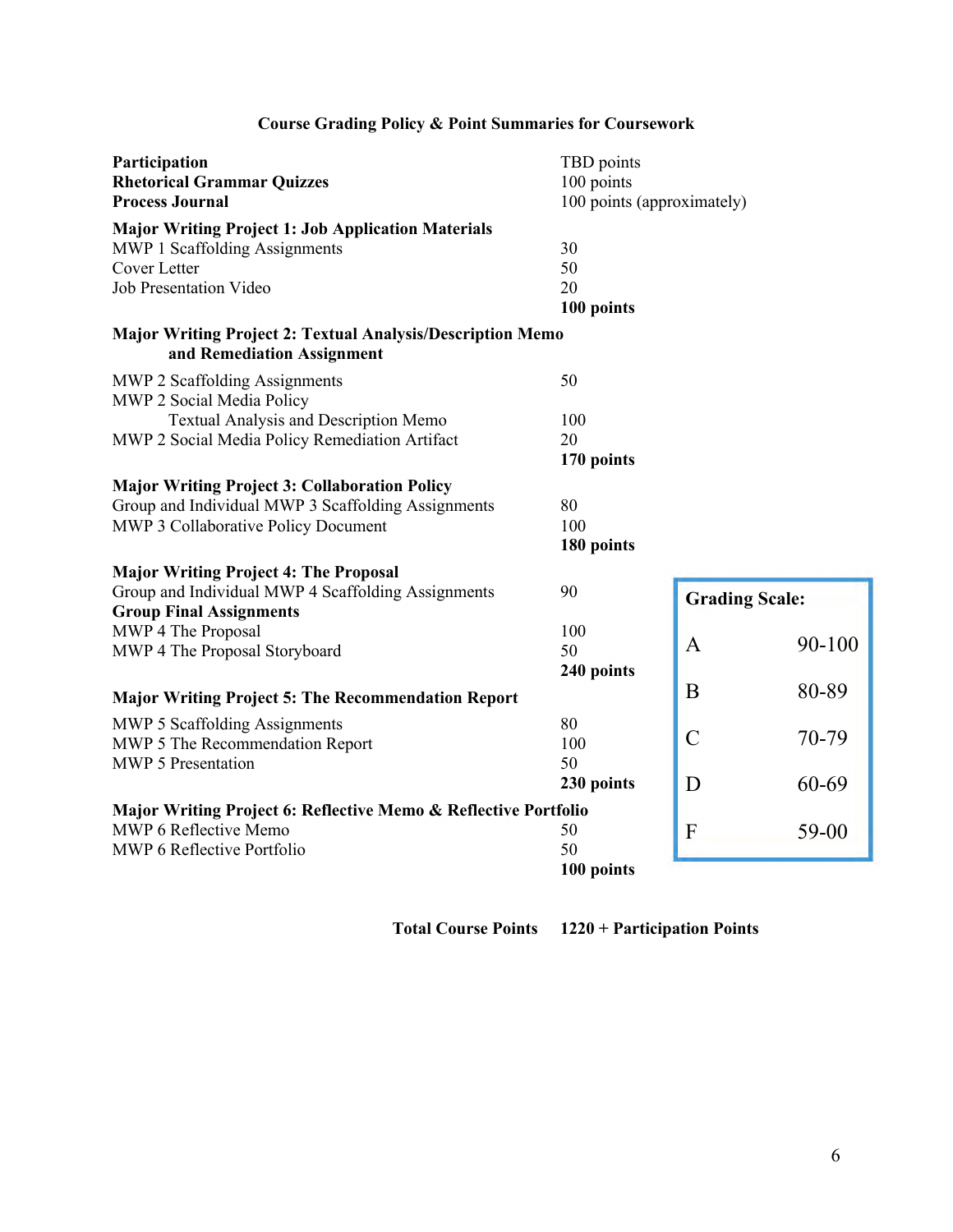## **Revision Policy**

I strongly encourage you to revise any major writing projects if you are unsatisfied with the grade you earn for your work. Below are the written components of the Major Writing Projects that you will have the opportunity to revise:

- MWP 1 Cover Letter
- MWP 2 Social Media Policy Textual Analysis and Description Memo
- MWP 3 Collaborative Policy Document
- MWP 4 The Proposal

You may only revise an assignment if you complete all components of the assignment (both the scaffolding assignments and the final components). After you have received your final grade for an assignment listed above, you will have a week to submit revisions to me. I will expect **deep revision** (more than simply the editing of surface issues). I will also require a revision memo (one full page of single-spaced writing,12-point Times New Roman font) in which you discuss the changes you made in your essay (I will talk further about the details of each revision memo as the semester progresses). If you submit a deeply and meticulously revised essay within a week of receiving your grade for the assignment, and if you include all documentation I request alongside this revision, there is a possibility that you might earn a higher grade on the essay which will replace your original grade.

**I very rarely provide opportunities for extra credit**. Occasionally, I offer a Free Pass (a pass to skip either a journal entry or a quiz).

#### **Electronic Writing Portfolio (EWP)**

English 3005 is a writing intensive course, so you can submit an assignment from this course that meets the general requirements for an EWP submission (it is 750+ words, it is written solely by you, and it is a cohesive essay). **Should you decide to submit an assignment from this course to your EWP, please speak to me before you do so.** The current Fall '21 due date for an EWP submission is December  $17<sup>th</sup>$ . If you have further questions about the EWP, the following website contains detailed information about the portfolio: https://www.eiu.edu/assess/ewpmain.php

#### **The Writing Center**

The Writing Center will be offering face-to-face consulting sessions on weekdays and online sessions evenings and Sundays. Learners are able to book either a face-to-face or online appointment through the Writing Center website (**www.eiu.edu/writing**):

3110 Coleman Hall Eastern Illinois University 600 Lincoln Avenue Charleston, IL 61920

At The Writing Center, excellent writing consultants will meet with you, one-on-one, and help you with any part of the writing process (brainstorming, prewriting, introductions, conclusions, organizing a paper that has already been written—seriously, they can help with ANY part or the writing process). Please use this resource! It is not a requirement for this course that you visit The Writing Center, but I cannot stress enough how helpful this service can be for you.

#### **Academic Integrity and Plagiarism**

The EIU Code of Conduct (https://www.eiu.edu/judicial/studentconductcode.php) defines plagiarism as follows:

the use, without adequate attribution, of another person's words or thoughts as if they were ones' own, failing to cite outside sources used in completion of the work, improperly citing sources, and submitting work that was previously completed for another class without prior approval from the instructor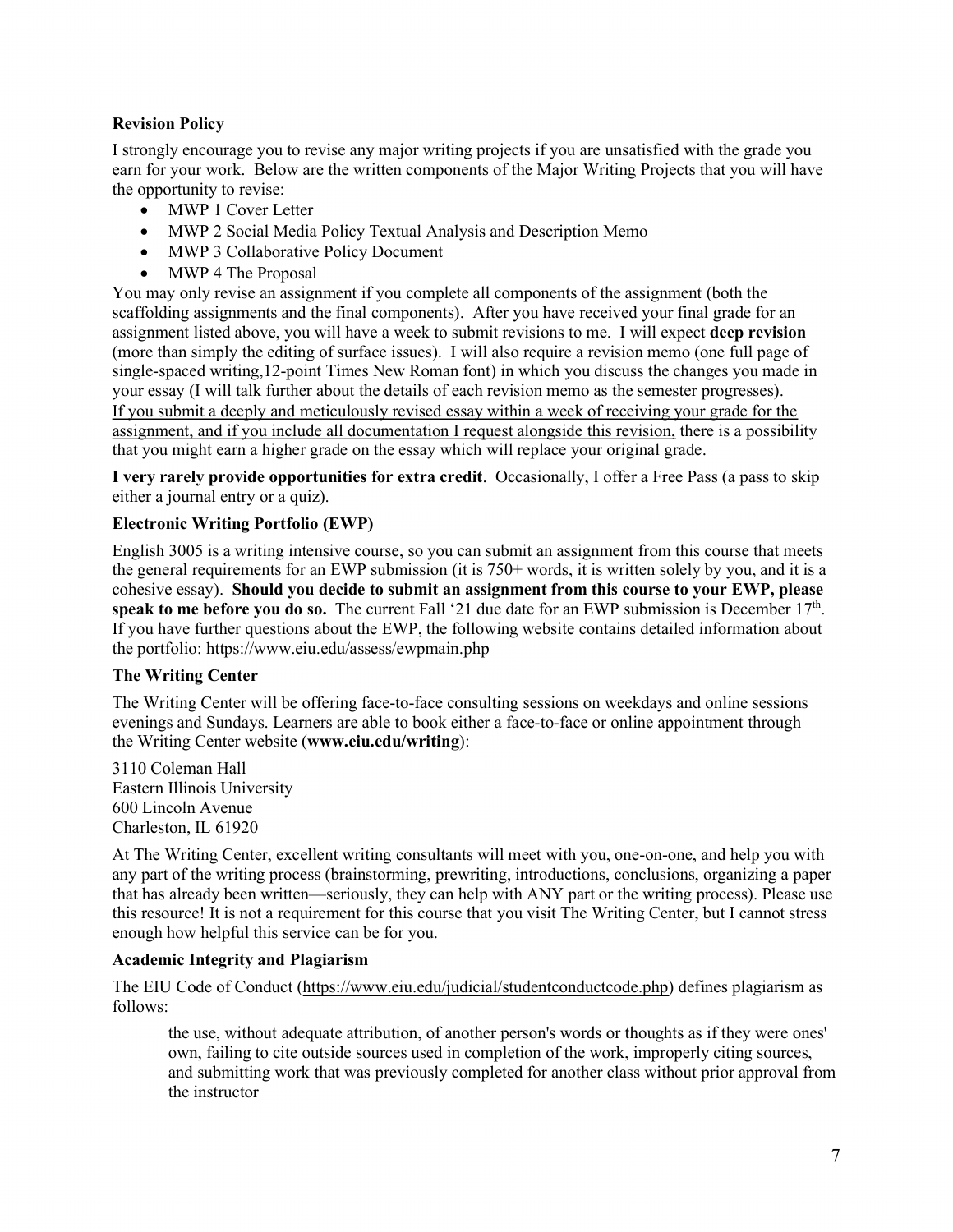Moreover, the English Department clearly defines plagiarism and the consequences of plagiarizing:

Any teacher who discovers an act of plagiarism—"The appropriation or imitation of the language, ideas, and/or thoughts of another author, and representation of them as one's own original work" (Random House Dictionary of the English Language)—has the right and responsibility to impose upon the guilty student an appropriate penalty, up to and including immediate assignments of a grade of F for the assigned essay and a grade of F for the course, and to report the incident to the Judicial Affairs Office. Respect for the work of others should encompass all formats, including print, electronic, and oral sources.

In other words, plagiarism **(even unintentional plagiarism)** is a serious offense that will be met with serious consequences. There will be class assignments geared toward guiding you in the best practices for quoting, citing, and interacting with sources in your work; additionally, there will be exercises and opportunities for you to work with sources appropriately. Keep in mind that plagiarism does include actions such as neglecting to give proper attribution to a source and plagiaphrasing (presenting a source's words as your own paraphrase, even when you give proper attribution to an author). If you are not sure how to work with a source, I can be reached via email and during office hours to discuss how to properly and ethically use sources in college writing.

A plagiarized (**either intentional or unintentional**) paper or any other work risks earning a 0 for the associated writing project (and any relevant assignments). If you plagiarize in any form on any assignment and/or task in this course, you also risk failing this class. I will report all incidents of plagiarism to the Office of Student Standards.

## **Students with Disabilities**

If you are a student with a documented disability in need of accommodations to fully participate in this class, please contact the Office of Student Disability Services (OSDS). All accommodations must be approved through OSDS. Please stop by McAfee Gym, Room 1210, or call 217-581-6583 to make an appointment.

## **The Student Success Center**

Students who are having difficulty achieving their academic goals are encouraged to contact the Student Success Center (www.eiu.edu/~success) for assistance with time management, test taking, note taking, avoiding procrastination, setting goals, and other skills to support academic achievement. The Student Success Center provides individualized consultations. To make an appointment, call 217-581-6696, or go to McAfee Gym, Room 1301.

#### **Syllabus Adjustment Disclaimer**

I reserve the right to make changes to the syllabus policies, assignments, and schedule if I see fit to do so at any point in the semester. In other words, all portions of this syllabus are tentative and subject to change as the semester progresses.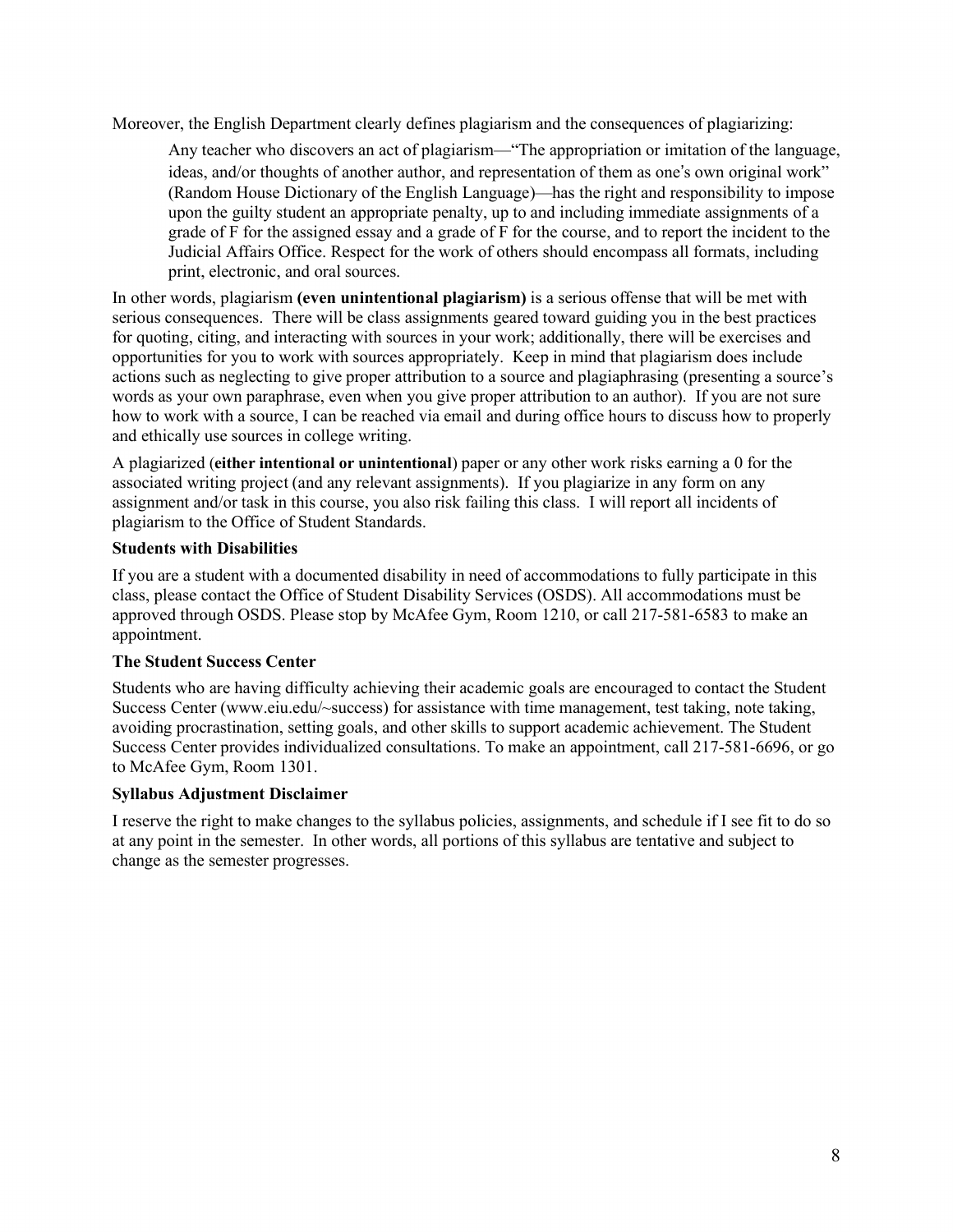# **English 3005-001 Course Schedule**

# **Unit 1 Job Application Materials/Presentation**

## **Week 1: August 23rd-27th**

**Topics:** Intro to Technical Writing; Introductions; Building a Professional Learning Community<br>
Monday 8-23<br>
Syllabus; Book Check; First-Day Survey; Introduction Assignment

#### Monday 8-23

Syllabus; Book Check; First-Day Survey; Introduction Assignment

| Wednesday 8-25   |     |                                                                                                                                          |
|------------------|-----|------------------------------------------------------------------------------------------------------------------------------------------|
| <b>Readings:</b> | D2L | Syllabus                                                                                                                                 |
|                  | TW  | Chapter 1 "Intro to Professional Writing" 2-15<br><b>Location Key</b>                                                                    |
| Friday 8-27      | TW  | Chapter 3 "Writing Technical Documents" 42-47<br><b>Classroom</b><br>Lab                                                                 |
| <b>Readings:</b> | D2L | <b>Conference: No Class</b><br>"Aristotle's Rhetorical Situation" by <i>Purdue OWL</i><br>(link available in D2L Week 1 Module)          |
|                  | TW  | Chapter 15 "Applying for a Job" (page numbers TBA)                                                                                       |
|                  |     | Journal 1 due by 11:59 PM on Friday, August 27th<br><b>Remember to</b> Submit a job ad for approval alongside your process journal entry |
|                  |     | (this can be a link or image of the job advertisement)                                                                                   |

Rhetorical Grammar Exercise due by 11:59 PM on Friday, August 27th *RG* Chapter 11 "The Writer's Voice" 172-190

## **Week 2: August 30th-September 3rd**

**Topics:** Job Application Materials (Cover Letters & Presentations); Audience; Style & Voice in

|                                   |           | Topics, voo Tippheanon matemats (Cover Eettels & Hesentanons), Tudience, Style & Volve in<br>Professional Writing; Arranging & Emphasizing Information                                                                                                                                                         |
|-----------------------------------|-----------|----------------------------------------------------------------------------------------------------------------------------------------------------------------------------------------------------------------------------------------------------------------------------------------------------------------|
| Monday 8-30<br><b>Readings:</b>   | D2L<br>TW | MWP 1 Prompt<br>Chapter 3 "Writing Technical Documents" 47-55<br>Chapter 5 "Analyzing Your Audience" (page numbers TBA)                                                                                                                                                                                        |
| Wednesday 9-1<br><b>Readings:</b> | TW<br>OA  | Chapter 5 "Analyzing Your Audience" (page numbers TBA)<br>Chapter 11 "Basic Design and Readability in Publications" 129-132<br>Chapter 2 "Audience Analysis" 19-26; Section 1.2 "Emails" 8-9; 1.4<br>Memorandums; 1.5 "Letters" 15-17; Chapter 12 "Employment Materials" 183-<br>188, 201-205<br>MWP 1 TPM Due |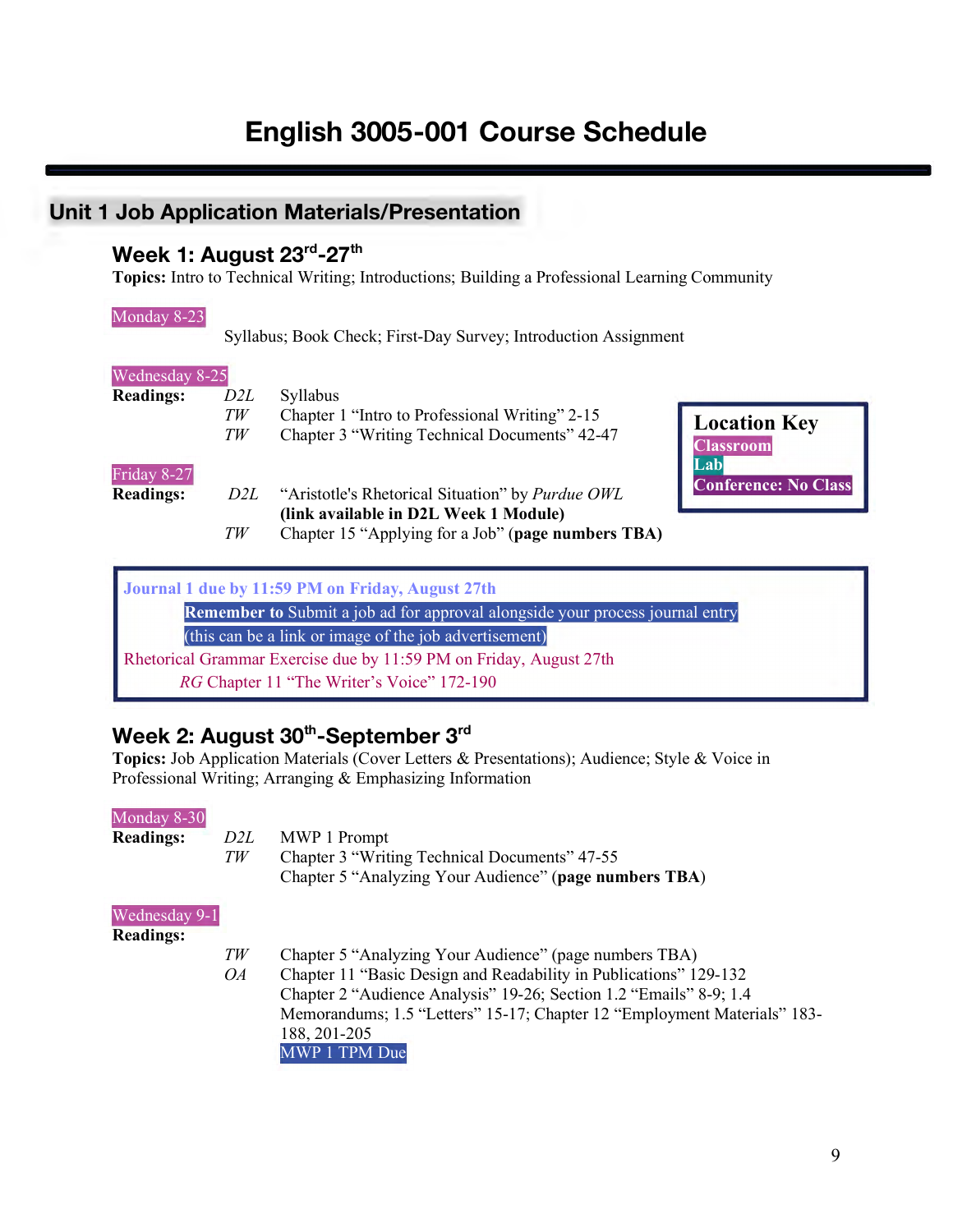

**Readings:** *TW* Chapter 7 "Organizing Your Information" (**page numbers TBA**) Chapter 9 "Emphasizing Important Information" (**page numbers TBA**)

**Journal 2 due by 11:59 PM on Friday, September 3rd**  Rhetorical Grammar Exercise due by 11:59 PM on Friday, September 3rd *RG* Chapter 1 "A Review of Words and Phrases" 1-16

## **Week 3: September 6<sup>th</sup>-10<sup>th</sup>**

**Topics:** Viewing Job Application Materials as Technical Documents; Peer Review Practices; MWP 2 Assignment Submission Procedures

**Monday, September 6th is Labor Day (No Classes)**

Wednesday 9-8

*WA* Chapter 3 "Writing Technical Documents" 55-58 Cover Letter Rough Draft Due for Short Peer Review

Friday 9-10 **Frida** 

**MWP 1 DUE (The Cover Letter and Job Presentations are to be submitted in D2L BEFORE** you come to class on Friday, September 9<sup>th</sup>; Bring a hard copy of the **cover letter to submit to me at the beginning of class; if you are a volunteer presenter, you need not submit a video in D2L—you will simply give your presentation in class and be graded on that performance**  Volunteer Job Presentations

**Journal 3 due by 11:59 PM on Friday, September 10th**  Rhetorical Grammar Exercise due by  $11:59$  PM on Friday, September  $10<sup>th</sup>$ *RG* Chapter 9 "Cohesion" 139-156

## **Unit 2 Text Description & Analysis of Policy Documents** Week 4: September 13<sup>th</sup>-17<sup>th</sup>

**Topics:** Intro to Unit 2 and MWP 2; Defining Policy; Understanding Various Policy Documents; Textual Propress. Into to Unit 2 and NVW1 2,<br>
Description and Document Analysis<br>
Monday 9-13<br>
Readings<br>  $D2L$  MWP 2 Propress TW Chapter 20

#### Monday 9-13

- Readings *D2L* MWP 2 Prompt
	- *TW* Chapter 20 "Writing Instructions" & "Manuals" 555-576
	- TBA Textual Description and Analysis & Remediation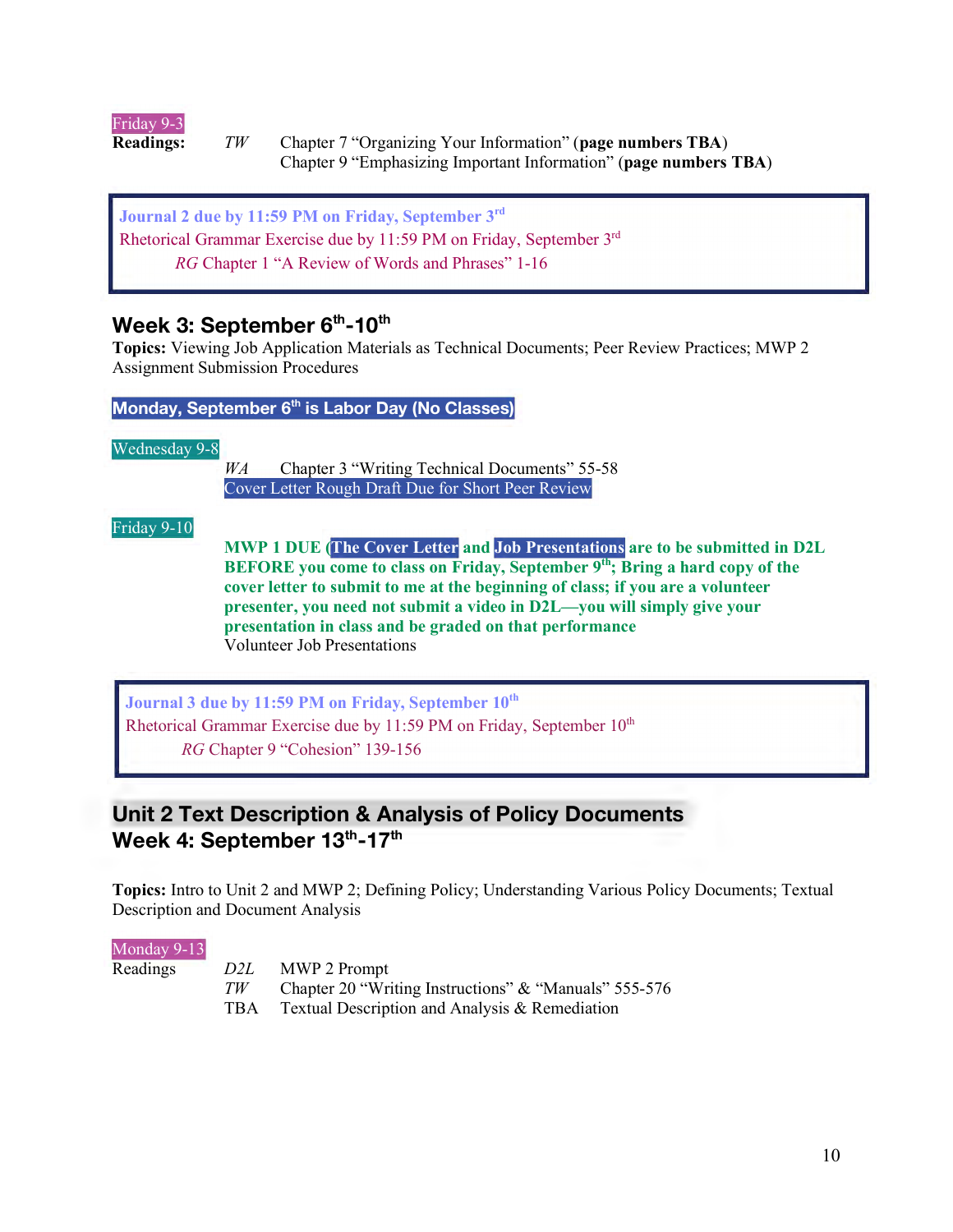| <b>Wednesday 9-15</b> |                                                                                   |
|-----------------------|-----------------------------------------------------------------------------------|
| Readings:             | "Designing Print and Online Documents" 248-254<br>TW                              |
|                       | "Understanding Learning Theory and Page Design" 259-260                           |
|                       | "Creating Effective Corporate Social Media Policies"<br>D2L                       |
|                       | by Weingartner and Hunter                                                         |
|                       | Chapter 9 "Ethics in Technical Writing" 91-104<br><i>OA</i>                       |
|                       | MWP 2 TPM Due (detailing the policy you are considering examining—but you need to |
|                       | touch base with me by Monday, September 20 <sup>th</sup> if the policy changes)   |
|                       |                                                                                   |
| Friday 9-17           |                                                                                   |
| Readings:             | TW<br>Chapter 2 "Ethics" 17-35                                                    |
|                       |                                                                                   |
|                       | "APA Style" 620-622 (also carefully skim through pages 623-638)                   |
|                       | "Protecting Academic Freedom or Managing Reputation? An Evaluation of<br>D2L      |
|                       | University Social Media Policies"                                                 |
|                       | by Kwestel and Milano                                                             |
|                       |                                                                                   |
|                       |                                                                                   |

Rhetorical Grammar Exercise due by 11:59 PM on Friday, September  $17<sup>th</sup>$ *RG* Chapter 2 "Sentence Patterns" 17-32

## Week 5: September 20<sup>th</sup>-24<sup>th</sup>

**Topics:** Ethics in Technical Writing/Professional Writing; Cultural Concerns in Technical

|                |     | ropresi Ethics in recument writing referencial writing, cuitum concerns in recument<br>Communication; Examining Graphical Elements in Policy Documents |
|----------------|-----|--------------------------------------------------------------------------------------------------------------------------------------------------------|
| Monday 9-20    |     |                                                                                                                                                        |
| Readings:      | OA  | Chapter 2 "Ethics" 35-39                                                                                                                               |
|                |     | Chapter 13 "Communicating Across Cultures" 207-215                                                                                                     |
|                | TW  | Chapter 3 "Writing Technical Documents" 42-58                                                                                                          |
|                | D2L | "Drafting Pandemic Policy: Writing and Sudden Institutional Change"                                                                                    |
|                |     | by Workman et al.                                                                                                                                      |
|                |     | Policy Change Deadline: if you were instructed to choose a different policy,                                                                           |
|                |     | submit your revised MWP TPM before class today; if you have chosen to write                                                                            |
|                |     | about a policy other than the one you included in your approved MWP 2 TPM,                                                                             |
|                |     | submit a revised MWP 2 TPM for final approval)                                                                                                         |
|                |     |                                                                                                                                                        |
| Wednesday 9-22 |     |                                                                                                                                                        |
| Readings:      | TW  | Chapter 13 "Evaluating and Testing Technical Documents" 336-356                                                                                        |
|                | OA  | "Creating and Integrating Graphics" 81-90                                                                                                              |
|                |     | Bring MWP 2 Part 1 (the memo and reference page) Rough Draft to class                                                                                  |
|                |     | for Peer Review                                                                                                                                        |
|                |     |                                                                                                                                                        |
| Friday 9-24    |     |                                                                                                                                                        |
| Readings:      | TW  | Chapter 8 "Communicating Persuasively" 172-189                                                                                                         |
|                |     | MWP 2 Work Day                                                                                                                                         |

**Journal 5 due by 11:59 PM on Friday, September 24th**  Rhetorical Grammar Exercise due by 11:59 PM on Friday, September 24<sup>th</sup> *RG* Chapter 13 "Punctuation" 220-228 & Chapter 3 "Our Versatile Verbs" 33-46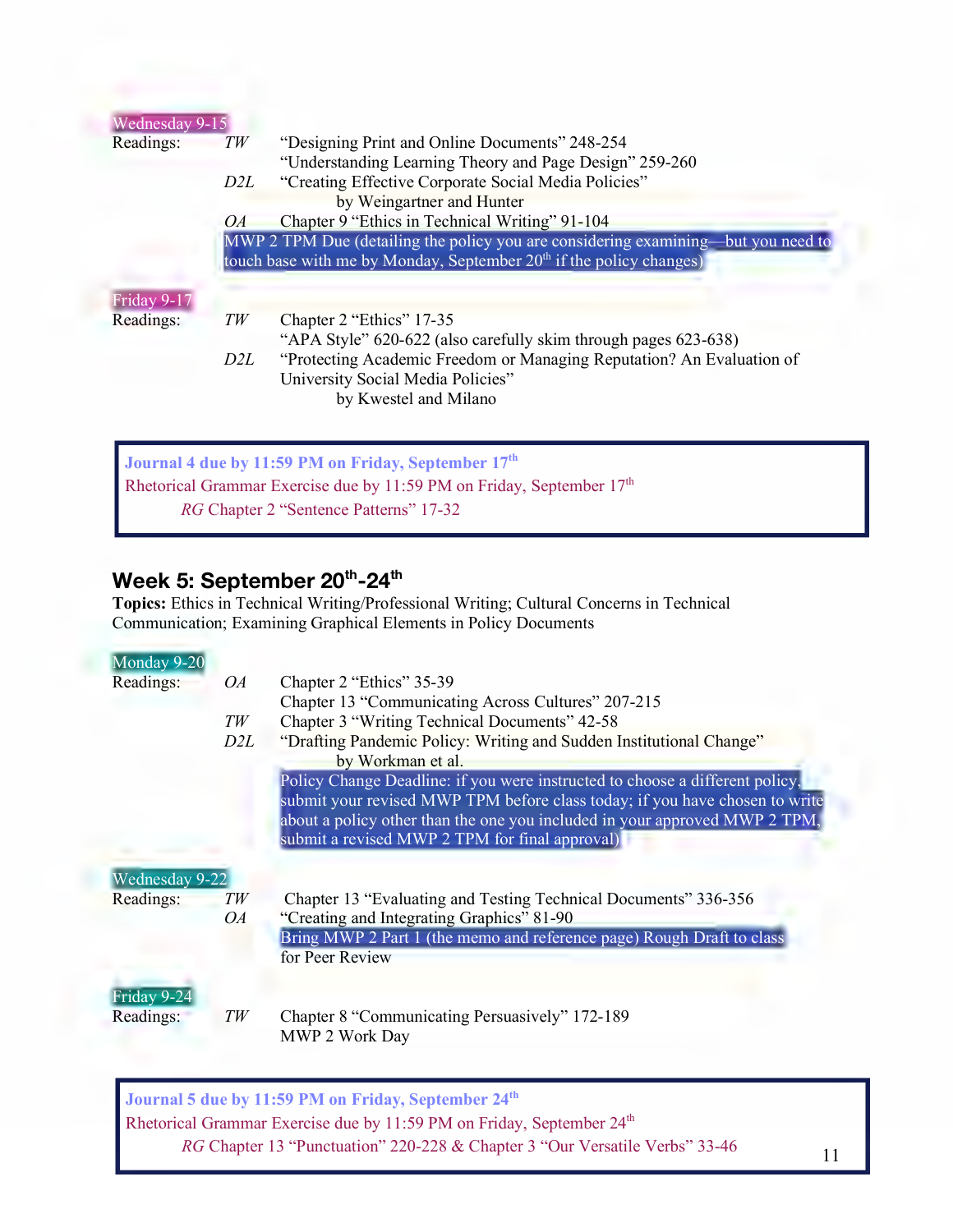## **Week 6: September 27<sup>th</sup>-October 1<sup>st</sup>**

## Monday 9-27

**Topics:** MWP 2 Conferencing Procedures; MWP 2 Assignment Submission Procedures<br>
Monday 9-27<br>
MWP 2 Conferences: Bring MWP 2 Part 1 (the memo and reference page MWP 2 Conferences: Bring MWP 2 Part 1 (the memo and reference page) Final Rough Draft to your conference and be prepared to discuss your remediation artifact

#### Wednesday 9-29

MWP 2 Conferences: Bring MWP 2 Part 1 (the memo and reference page) Final Rough Draft to your conference and be prepared to discuss your remediation artifact

# Friday 10-1 **Frida**

**MWP 2 DUE Part I The Textual Analysis/Description Memo and Part II The Remediation Artifact are to be submitted in D2L in designated Dropboxes BEFORE you come to class on Friday, October 1st; Bring a hard copy of Part I The Textual Analysis/Description Memo to submit to me at the beginning of class; if you are a volunteer presenter, be prepared to show Part II The Remediation Artifact in-class on Friday, October 1st for presentation and discussion** Volunteer Presentations artha<br>Part<br>+ I T<br>+ I T

**Journal 6 due by 11:59 PM on Friday, October 1st**  Rhetorical Grammar Exercise due by 11:59 PM on Friday, October 1st *RG* Chapter 4 "Coordination and Subordination" 47-69

## **Unit 3 Collaboration Policy**

## Week 7: October 4<sup>th</sup>-8<sup>th</sup>

**Topics:** Intro to Unit 3 and MWP 3; Successful Collaborative Work; Further Analysis of the Design and

j

| Layout of Technical Documents |     | Tupics, may be only and may be cossitated nave work, I didn't than you be the Design                                                       |
|-------------------------------|-----|--------------------------------------------------------------------------------------------------------------------------------------------|
| Monday 10-4                   |     |                                                                                                                                            |
| Readings                      | D2L | MWP 3 Prompt; Group Assignments                                                                                                            |
|                               | TW  | Chapter 4 "Writing Collaboratively" 60-80                                                                                                  |
| Wednesday 10-6                |     |                                                                                                                                            |
| Readings:                     | D2L | "Everyone Learns From Everyone: Collaborative and Interdisciplinary<br>Professional Development in Digital Literacy"<br>by Hobbs and Coiro |
|                               |     | In-Class Group Work on MWP 3 TPM                                                                                                           |
| Friday 10-8                   |     |                                                                                                                                            |
| Reading                       | TW  | Chapter 11 "Designing Print and Online Documents" 254-287<br>In-Class Group Work<br>MWP 3 TPM 1 Due by 11:59 PM on Friday 10-8             |
|                               |     |                                                                                                                                            |

**Journal 7 due by 11:59 PM on Friday, October 8th**  Rhetorical Grammar Exercise due by 11:59 PM on Friday, October  $8<sup>th</sup>$ *RG* Chapter 8 "Other Stylistic Variations" 124-136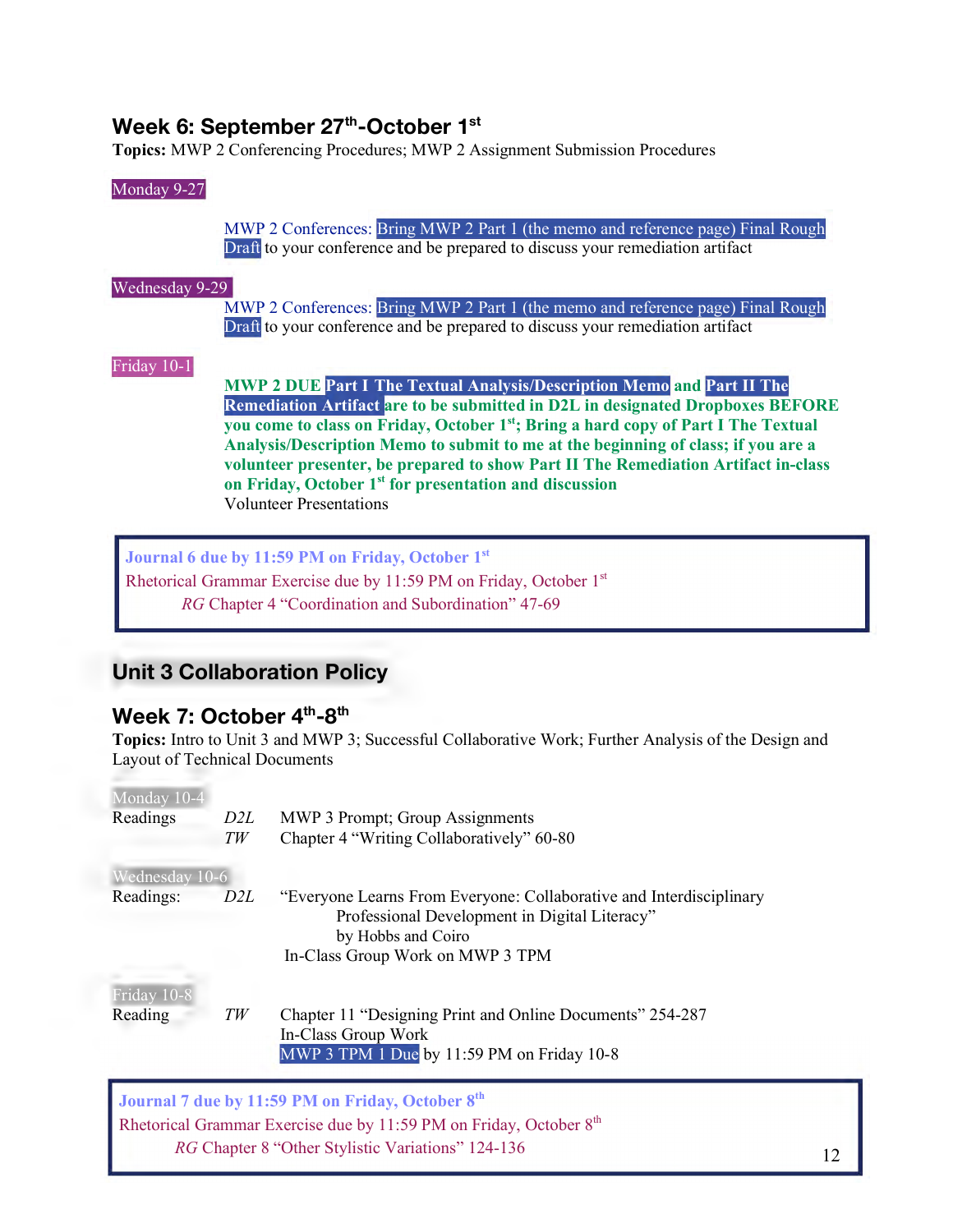## **Week 8: October 11<sup>th</sup>-15<sup>th</sup> (MIDTERM WEEK)**

**Topics:** MWP 3 Peer Review Procedures

| Monday 10-11      | Bring a VERY Rough Draft to Class for Peer Review                                 |
|-------------------|-----------------------------------------------------------------------------------|
| Wednesday 10-13   | Bring a Revised Rough Draft to Group Conferences                                  |
|                   |                                                                                   |
| <b>No Journal</b> |                                                                                   |
|                   | Rhetorical Grammar Exercise due by 11:59 PM on Thursday, October 14 <sup>th</sup> |
|                   | RG Chapter 10 "Sentence Rhythm" 157-170                                           |
|                   |                                                                                   |

## **Friday, October 15th is Fall Break (No Classes)**

## **Unit 4: The Proposal**

## **Week 9: October 18th-22nd**

**Topics:** MWP 3 Assignment Submission Procedures; Intro to Unit 4 and MWP 4; The Purpose of Proposals; Proposal Research; Audience & Goodwill

#### Monday 10-18

**MWP 3 DUE The Collaboration Policy is to be submitted in D2L in the designated Dropbox folder BEFORE you come to class on Monday, October 18th; You should also bring a hard copy of your group's policy, with everyone's signatures at the end of the document, to submit to me at the beginning of class on Monday, October 18th)**

In-Class Group/Self Evaluations

Volunteer Group Presentations

| Wednesday 10-20     |     |                                                                                                                                                                                                                                                                                                           |
|---------------------|-----|-----------------------------------------------------------------------------------------------------------------------------------------------------------------------------------------------------------------------------------------------------------------------------------------------------------|
| Readings            | D2L | MWP 4 Prompt                                                                                                                                                                                                                                                                                              |
|                     | TW  | Chapter 16 "Proposals" 422-445                                                                                                                                                                                                                                                                            |
| <b>Friday 10-22</b> |     |                                                                                                                                                                                                                                                                                                           |
| Readings            |     | <i>TW</i> Chapter 6 "Researching Your Subject" 117-131                                                                                                                                                                                                                                                    |
|                     | OA. | Chapter 3 "Proposals" 27-36                                                                                                                                                                                                                                                                               |
|                     |     | $\sqrt{11}$ $\sqrt{11}$ $\sqrt{11}$ $\sqrt{11}$ $\sqrt{11}$ $\sqrt{11}$ $\sqrt{11}$ $\sqrt{11}$ $\sqrt{11}$ $\sqrt{11}$ $\sqrt{11}$ $\sqrt{11}$ $\sqrt{11}$ $\sqrt{11}$ $\sqrt{11}$ $\sqrt{11}$ $\sqrt{11}$ $\sqrt{11}$ $\sqrt{11}$ $\sqrt{11}$ $\sqrt{11}$ $\sqrt{11}$ $\sqrt{11}$ $\sqrt{11}$ $\sqrt{1$ |

*OA* Chapter 3 "Proposals" 27-36 MWP 4 TPM Due (should be submitted in D2L in the designated Dropbox folder BEFORE class)

## **No Journal**

 $\overline{a}$ 

 *RG* Chapter 5 "Choosing Adverbials" 76-88 Rhetorical Grammar Exercise due by 11:59 PM on Friday, October 22nd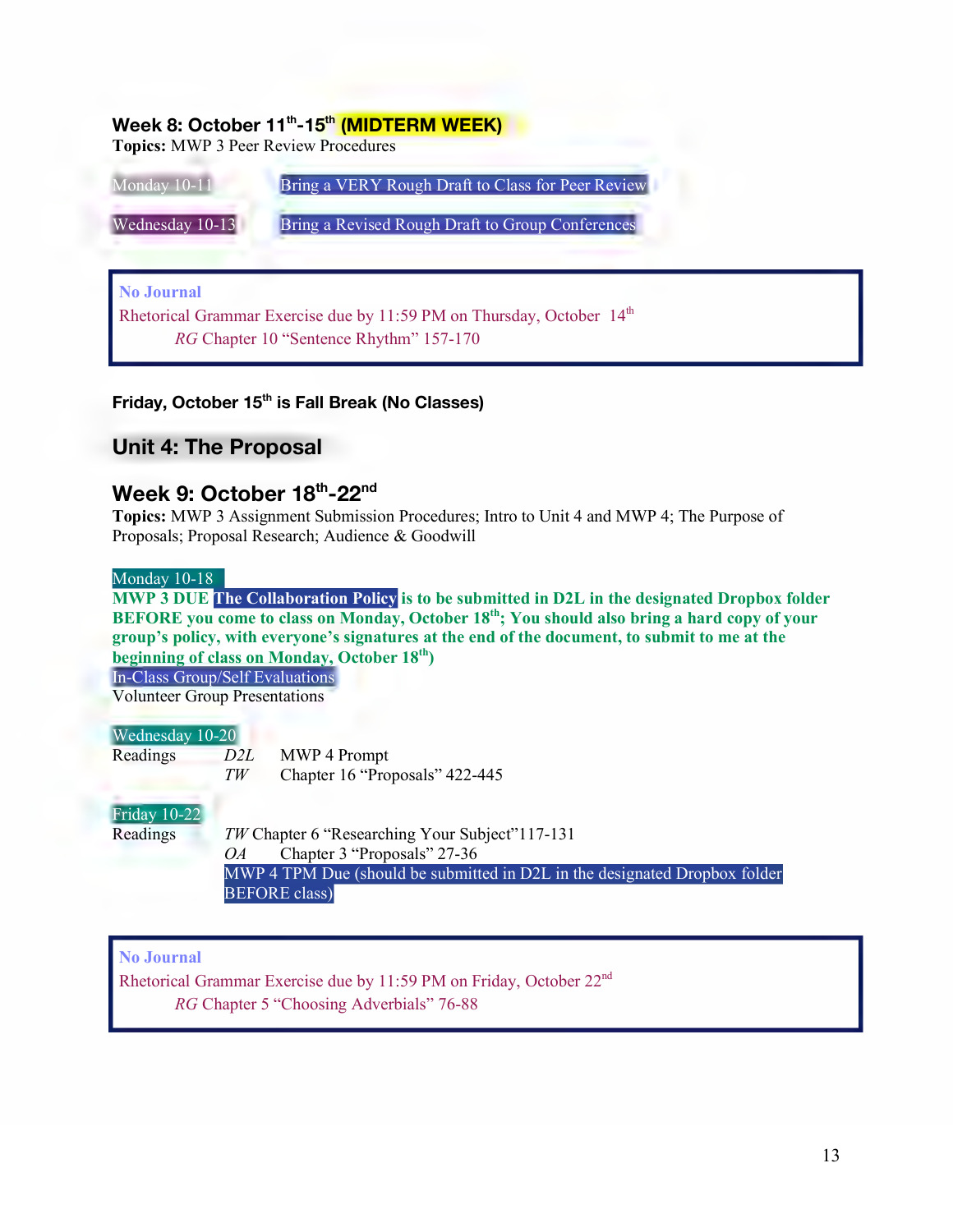## **Week 10: October 25th-29th**

**Topics:** Research Planning; Instructional Review Board (IRB) Education; Effective Interview Principles and Choosing Appropriate Interviewees; Surveys

| Monday 10-25<br>Readings        | TW<br>D2L | Chapter 14 "Corresponding in Print and Online" 362-385<br>"Protecting Human Subjects in Research"                                                         |
|---------------------------------|-----------|-----------------------------------------------------------------------------------------------------------------------------------------------------------|
| Wednesday 10-27<br>Readings     | TW<br>OA  | "Writing Progress and Status Reports" 454-464<br>Chapter 6 "Progress Reports" 67-73<br>Chapter 10 "Technical Reports" 103-127<br><b>IRB</b> Training Quiz |
| <b>Friday 10-29</b><br>Readings | TW        | Chapter 12 "Creating Graphics" 291-332<br>In-Class Group Work                                                                                             |

**Journal 8 due by 11:59 PM on Friday, October 29th**  Rhetorical Grammar Exercise due by 11:59 PM on Friday, October 29<sup>th</sup> *RG* Chapter 6 "Choosing Adjectivals"

## **Week 11: November 1st-5th**

**Topics:** MWP 4 Conference Procedures; MWP 4 Peer Review Procedures<br>
Monday 11-1<br>
In-Class Group Conferences Bring Progress & Feasibility 1

Monday 11-1

 $\overline{a}$ 

In-Class Group Conferences Bring Progress & Feasibility Report

Wednesday 11-3

In-Class Group Work

Friday 11-5 wedi<br>Frida<br>Les

Bring Rough Draft for Peer Review/Idea Sharing

## **Unit 5: The Recommendation Report**

## **Week 12: November 8th-12th**

**Topics:** MWP 4 Assignment Submission Procedures; Intro to Unit 5 and MWP 5; Recommendation Reports 1 opre<br>Repo<br>Mone

Monday 11-8

**MWP 4 DUE Your group's Proposal and Proposal Storyboard should be submitted in D2L in their designated Dropbox folders BEFORE you come to class on Monday, November 8th. Bring one hard copy of the written proposal to submit to me at the beginning of class.**  Volunteer Presentations In-Class Group/Self Evaluations Prop<br>Dropb<br>Ird co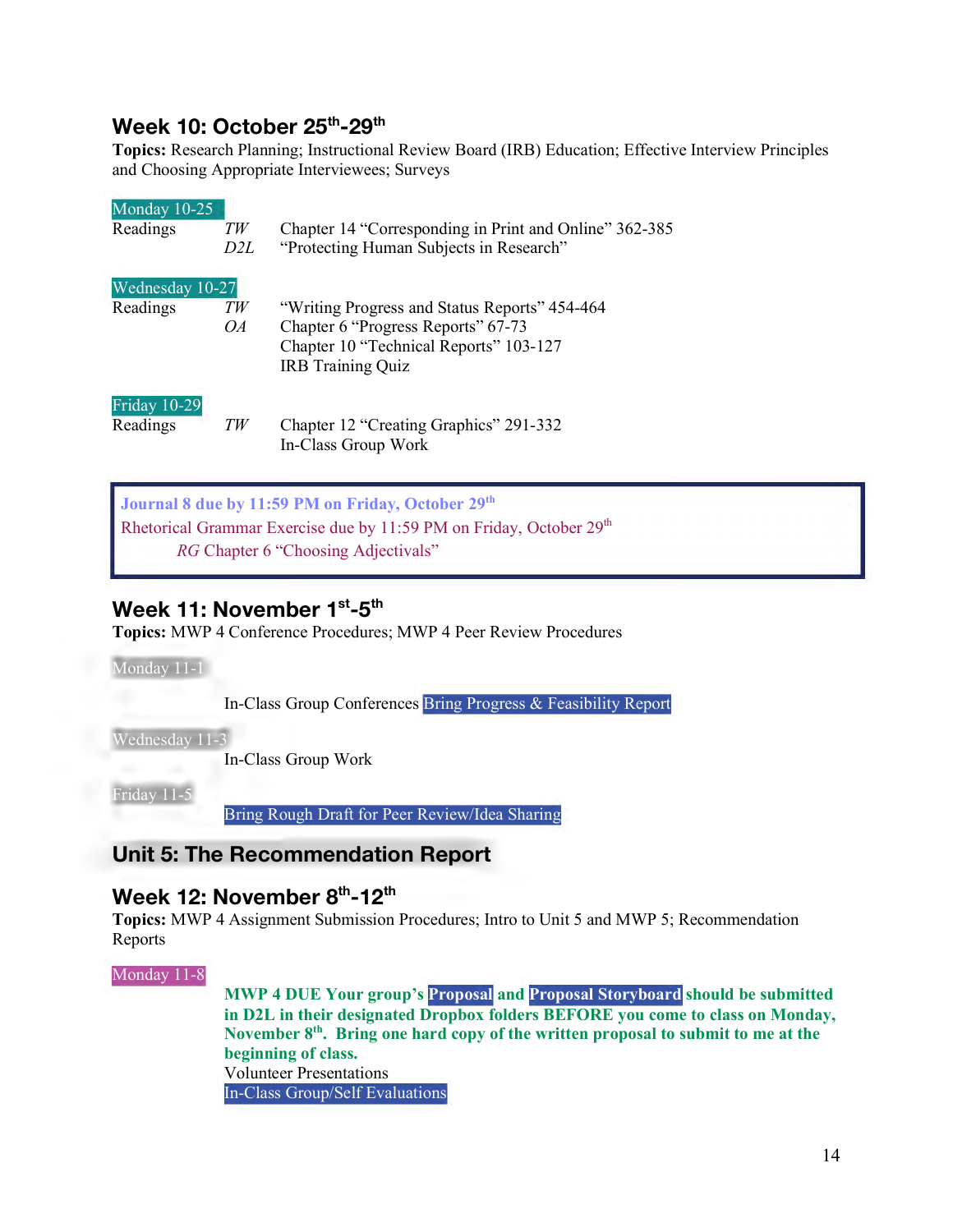| Wednesday 11-10     | D2L | MWP 5 Prompt                                                                                                                                              |
|---------------------|-----|-----------------------------------------------------------------------------------------------------------------------------------------------------------|
| Readings            | TW  | Chapter 18 "Writing Recommendation Reports" 470-489                                                                                                       |
| <b>Friday 11-12</b> | TW  | Chapter 18 "Writing Recommendation Reports" 489-513<br>Submit MWP 4 TPM in D2L in the designated Dropbox Folder by 11:59 PM on<br>Friday, November $12th$ |

## **No Journal**

 $\overline{a}$ 

Rhetorical Grammar Exercise due by 11:59 PM on Friday, November  $12^{\text{th}}$ *RG* Chapter 7 "Choosing Nominals" 110-122

## **Week 13: November 15th-19th**

Topics: MWP 5 Conference Procedures; Recommendation Report Front Matter and Back Matter; MWP 5 Rough Draft Sketches; Early Intro to MWP 6

| Monday 11-15        | Conferences (No Class): Bring Informal Progress Report & Rough Timeline<br>to your MWP 5 Conference                                  |
|---------------------|--------------------------------------------------------------------------------------------------------------------------------------|
| Wednesday 11-17     | Conferences (No Class): Bring Informal Progress Report & Rough Timeline<br>to your MWP 5 Conference                                  |
| <b>Friday 11-19</b> | Recommendation Reports: The Front Matter & The Back Matter<br>In-Class Work Time<br>MWP 5 Rough Draft Sketch Due at the end of class |

## **Journal 9 due by 11:59 on Friday, November 19th**  No RG

# **Week 14: November 22nd-26th Thanksgiving Break**

## Week 15: November 29<sup>th</sup>-December 3<sup>rd</sup>

**Topics:** MWP 5 Peer Review Procedures; MWP 5 Rough Drafts; MWP 5 Presentation Procedures

| Monday 11-29   | Formal Progress Report Due in D2L in the designated Dropbox folder BEFORE<br>you come to class. Bring a hard copy to submit to me at the beginning of class                                                                                                                                                                                                                                                                                                                                                                                                                                     |
|----------------|-------------------------------------------------------------------------------------------------------------------------------------------------------------------------------------------------------------------------------------------------------------------------------------------------------------------------------------------------------------------------------------------------------------------------------------------------------------------------------------------------------------------------------------------------------------------------------------------------|
| Wednesday 12-1 | Bring a copy of your MWP 5 Rough Draft 1 for Peer Review                                                                                                                                                                                                                                                                                                                                                                                                                                                                                                                                        |
| Friday 12-3    | Submit MWP 5 Final Rough Draft in D2L in the designated Dropbox folder<br>BEFORE you come to class. Bring a hard copy to submit to me at the beginning<br>of class<br>$\Gamma_{\text{max}} = \frac{1}{2} \mathbf{1} \mathbf{1} \mathbf{1} \mathbf{1} \mathbf{1} \mathbf{1} \mathbf{1} \mathbf{1} \mathbf{1} \mathbf{1} \mathbf{1} \mathbf{1} \mathbf{1} \mathbf{1} \mathbf{1} \mathbf{1} \mathbf{1} \mathbf{1} \mathbf{1} \mathbf{1} \mathbf{1} \mathbf{1} \mathbf{1} \mathbf{1} \mathbf{1} \mathbf{1} \mathbf{1} \mathbf{1} \mathbf{1} \mathbf{1} \mathbf{1} \mathbf{1} \mathbf{1} \mathbf{1}$ |

Early/Volunteer Presentations

**Journal 10 due by 11:59 on Friday, December 3rd**  No RG

I

I